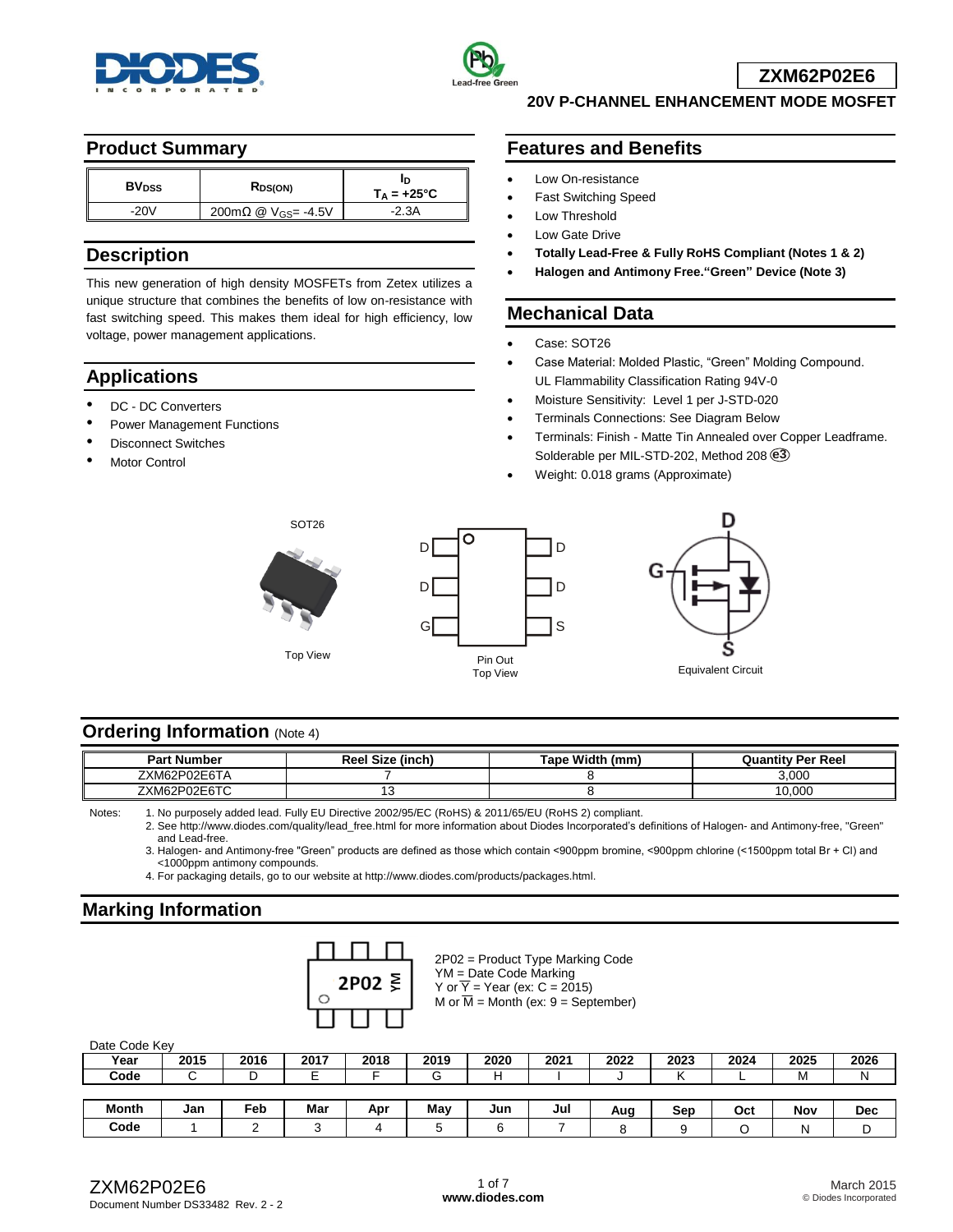

# **Absolute Maximum Ratings**

|                                                                            | <b>Characteristic</b> |                         | Symbol                  | Value           | Unit          |  |
|----------------------------------------------------------------------------|-----------------------|-------------------------|-------------------------|-----------------|---------------|--|
| Drain-Source Voltage                                                       |                       |                         | <b>V</b> <sub>DSS</sub> | $-20$           | V             |  |
| Gate-Source Voltage                                                        |                       |                         | <b>V<sub>GSS</sub></b>  | ±12             | ν             |  |
| Continuous Drain Current                                                   |                       | $T_A = +25$ °C (Note 6) |                         | $-2.3$          |               |  |
|                                                                            | $V_{GS} = -4.5V$      | $T_A = +70$ °C (Note 6) | ΙD                      | $-1.7$          | A             |  |
| <b>Pulsed Drain Current</b>                                                |                       | (Note 7)                | <b>I</b> DM             | $-13$           | A             |  |
| Continuous Source Current (Body Diode)                                     |                       | (Note 6)                | ls                      | $-1.9$          | A             |  |
| Pulsed Source Current (Body Diode)                                         |                       | (Note 7)                | <b>I</b> <sub>SM</sub>  | $-13$           | A             |  |
| Power Dissipation at $T_A = +25^{\circ}C$<br><b>Linear Derating Factor</b> |                       | (Note 5)                | $P_D$                   | 1.1<br>8.8      | W<br>mW/°C    |  |
| Power Dissipation at $T_A = +25^{\circ}C$<br><b>Linear Derating Factor</b> |                       | (Note 6)                | $P_D$                   | 1.7<br>13.7     | W<br>$mW$ /°C |  |
| Operating and Storage Temperature Range                                    |                       |                         | TJ, T <sub>STG</sub>    | $-55$ to $+150$ | °C            |  |

## **Thermal Resistance**

| <b>Characteristic</b>      | <b>Symbol</b> | Value | Unit              |               |  |
|----------------------------|---------------|-------|-------------------|---------------|--|
| <b>Junction to Ambient</b> | (Note 5)      |       | $11^\circ$<br>ں ا |               |  |
|                            | (Note 6)      | Reja  | ں ،               | $\degree$ C/W |  |

# **Electrical Characteristics** (@T<sub>A</sub> = +25°C, unless otherwise stated.)

| Characteristic                             | Symbol                  | Min                             | <b>Typ</b>                    | Max                      | Unit   | <b>Test Condition</b>                                                     |
|--------------------------------------------|-------------------------|---------------------------------|-------------------------------|--------------------------|--------|---------------------------------------------------------------------------|
| <b>STATIC</b>                              |                         |                                 |                               |                          |        |                                                                           |
| Drain-Source Breakdown Voltage             | <b>BV<sub>DSS</sub></b> | $-20$                           | $\qquad \qquad$               |                          | $\vee$ | $I_D = -250 \mu A$ , $V_{GS} = 0V$                                        |
| Zero Gate Voltage Drain Current            | <b>l</b> <sub>DSS</sub> | $\overline{\phantom{0}}$        |                               | $-1$                     | μA     | $V_{DS} = -20V$ , $V_{GS} = 0V$                                           |
| Gate-Source Leakage                        | <b>I</b> GSS            | $\overline{\phantom{0}}$        |                               | ±100                     | nA     | $V_{GS} = \pm 12V$ , $V_{DS} = 0V$                                        |
| Gate Threshold Voltage                     | $V_{GS(TH)}$            | $-0.7$                          | $\overbrace{\phantom{aaaaa}}$ |                          | $\vee$ | $I_D$ = -250µA, $V_{DS}$ = $V_{GS}$                                       |
|                                            |                         |                                 |                               | 0.2                      | Ω      | $V_{GS} = -4.5V$ , $I_D = -1.6A$                                          |
| Static Drain-Source On-Resistance (Note 8) | R <sub>DS(ON)</sub>     |                                 |                               | 0.375                    |        | $V_{GS} = -2.7V$ , $I_D = -0.8A$                                          |
| Forward Transconductance (Note 10)         | <b>gfs</b>              | 1.5                             |                               |                          | S      | $V_{DS} = -10V$ , $I_D = -0.8A$                                           |
| <b>DYNAMIC</b> (Note 10)                   |                         |                                 |                               |                          |        |                                                                           |
| Input Capacitance                          | C <sub>iss</sub>        | $\overline{\phantom{0}}$        | 320                           |                          | pF     |                                                                           |
| <b>Output Capacitance</b>                  | C <sub>oss</sub>        |                                 | 150                           |                          | pF     | $V_{DS} = -15V$ , $V_{GS} = 0V$<br>$f = 1$ MHz                            |
| Reverse Transfer Capacitance               | C <sub>rss</sub>        |                                 | 75                            |                          | pF     |                                                                           |
| <b>SWITCHING</b> (Notes 9 and 10)          |                         |                                 |                               |                          |        |                                                                           |
| <b>Total Gate Charge</b>                   | $Q_q$                   | $\overline{\phantom{0}}$        |                               | 5.8                      | nC     | $V_{DS} = -16V$ , $V_{GS} = -4.5V$                                        |
| Gate-Source Charge                         | $Q_{gs}$                |                                 |                               | 1.25                     | nC     | $I_D = -1.6A$                                                             |
| Gate-Drain Charge                          | $Q_{gd}$                | $\overline{\phantom{0}}$        |                               | 2.8                      | nC     | (Refer to test circuit)                                                   |
| Turn-On Delay Time                         | $t_{D(ON)}$             | $\qquad \qquad$                 | 4.1                           |                          | ns     |                                                                           |
| Turn-On Rise Time                          | $t_{R}$                 | $\overline{\phantom{0}}$        | 15.4                          |                          | ns     | $V_{DD}$ = -10V, $I_D$ = -1.6A, R <sub>G</sub> = 6 $\Omega$ ,             |
| Turn-Off Delay Time                        | $t_{D(OFF)}$            | $\overbrace{\qquad \qquad }^{}$ | 12.0                          |                          | ns     | $R_D = 6.1 \Omega$<br>(Refer to test circuit)                             |
| Turn-Off Fall Time                         | tF                      |                                 | 19.2                          |                          | ns     |                                                                           |
| <b>SOURCE-DRAIN DIODE</b>                  |                         |                                 |                               |                          |        |                                                                           |
| Diode Forward Voltage (Note 8)             | <b>V<sub>SD</sub></b>   |                                 |                               | $-0.95$                  | $\vee$ | $T_{\rm J}$ = +25°C, I <sub>S</sub> = -1.6A,<br>$V$ <sub>GS</sub> = $0$ V |
| Reverse recovery time (Note 10)            | $t_{RR}$                |                                 | 22.5                          | $\overline{\phantom{0}}$ | ns     | $T_{\text{J}}$ = +25°C, I <sub>F</sub> = -1.6A,                           |
| Reverse recovery charge (Note 10)          | $Q_{RR}$                |                                 | 10.4                          |                          | nC     | $di/dt = 100A/\mu s$                                                      |

Notes: 5. For a device surface mounted on 25mm x 25mm FR-4 PCB with high coverage of single sided 1oz copper, in still air conditions.

6. For a device surface mounted on FR-4 PCB measured at  $t \le 5$  secs.

7. Repetitive rating - pulse width limited by maximum junction temperature. Refer to Transient Thermal Impedance graph. 8. Measured under pulsed conditions. Width= 300µs; duty cycle 2%.

9. Switching characteristics are independent of operating junction temperatures.

10. For design aid only, not subject to production testing.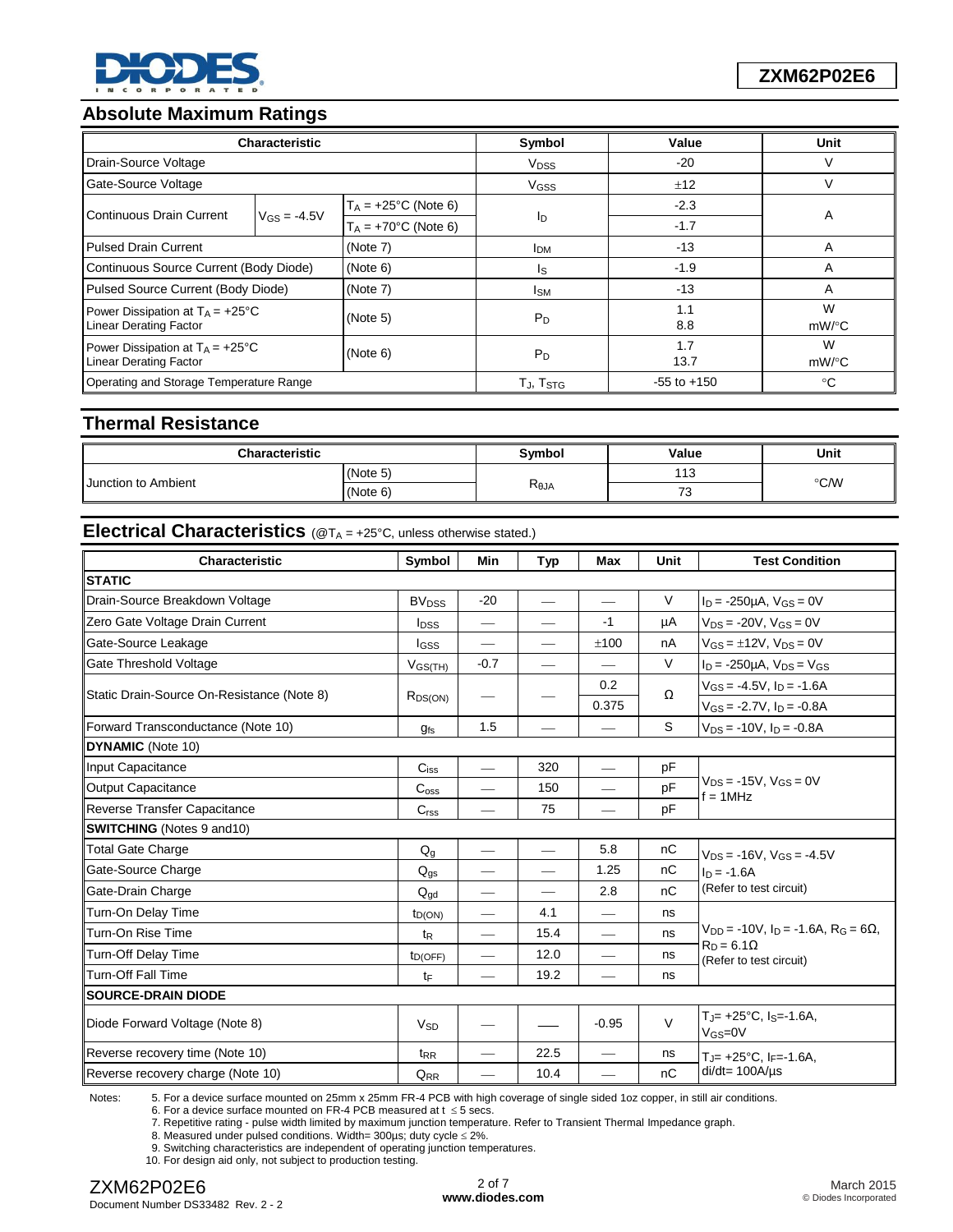

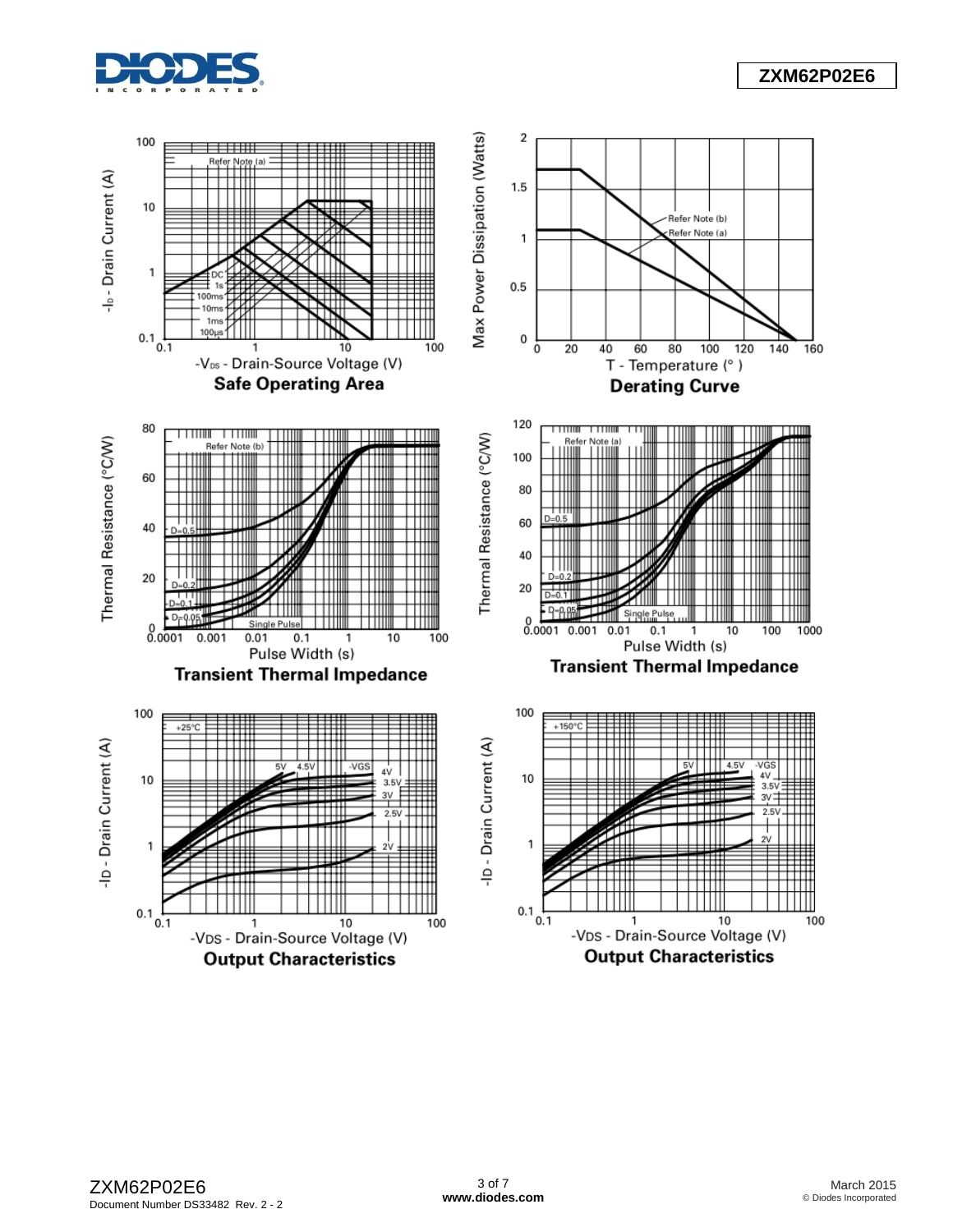

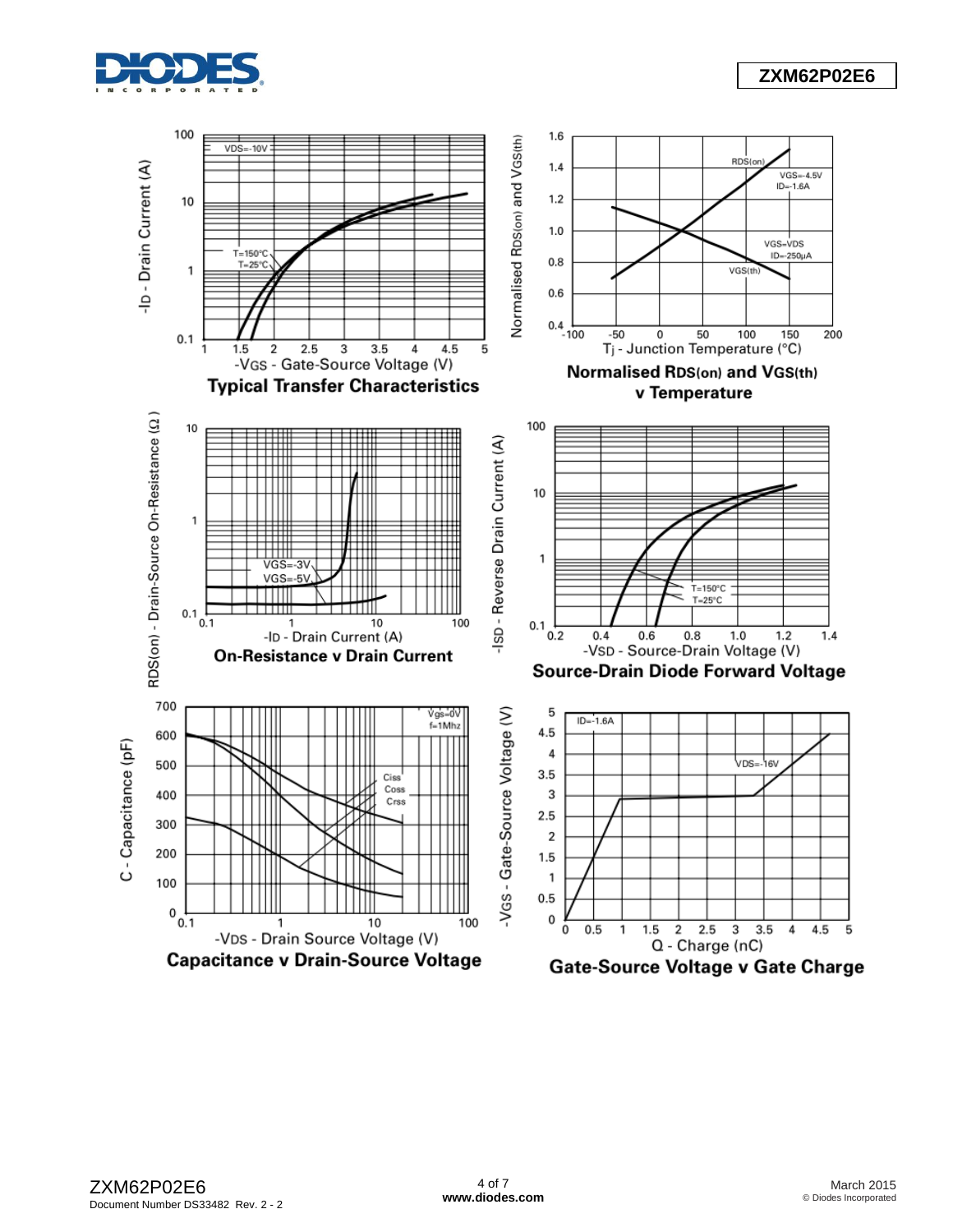

# **Test Circuits**

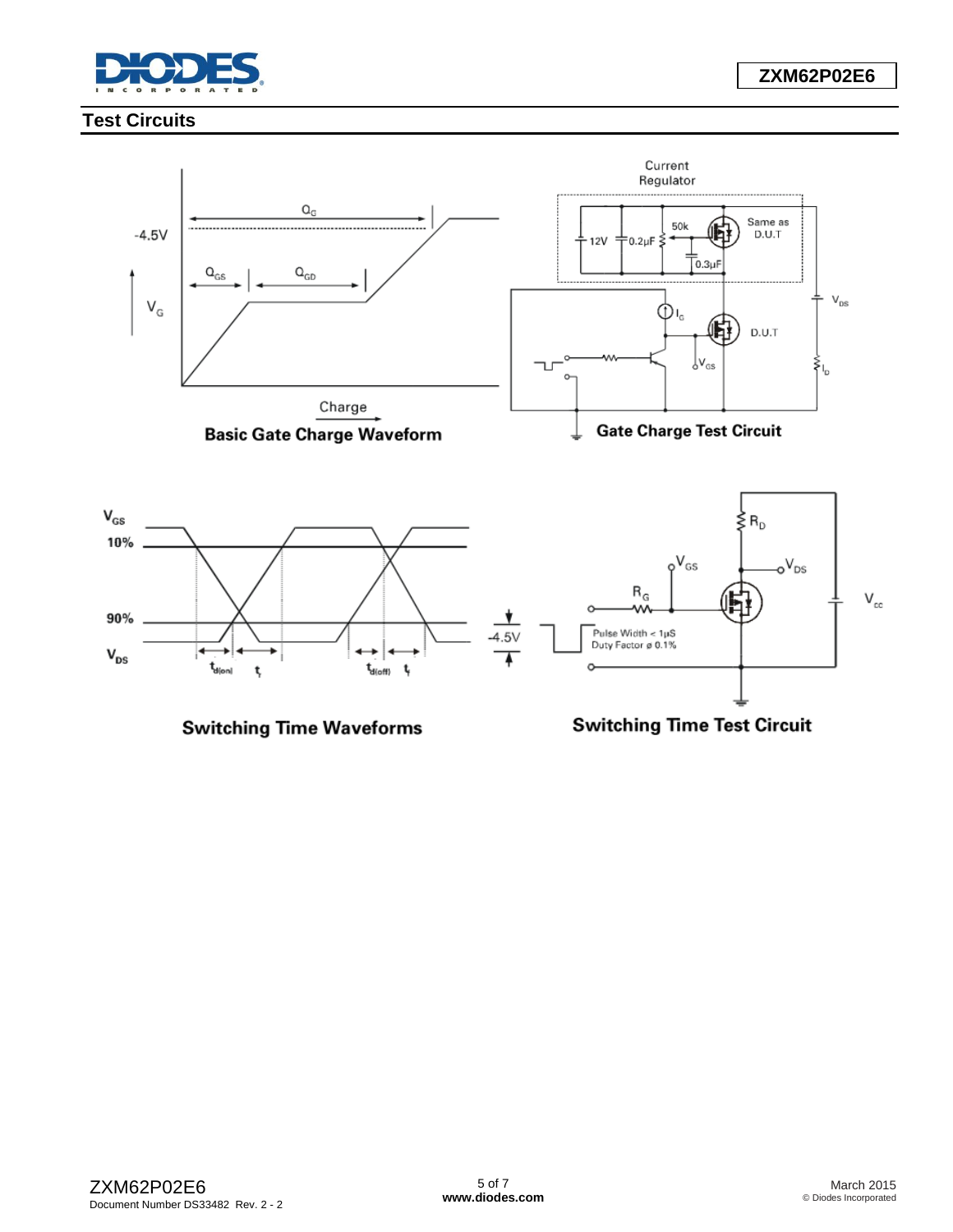

# **Package Outline Dimensions**

Please see AP02002 at [http://www.diodes.com/datasheets/ap02002.pdf fo](http://www.diodes.com/datasheets/ap02002.pdf)r the latest version.



| <b>SOT26</b> |       |           |            |  |  |  |  |
|--------------|-------|-----------|------------|--|--|--|--|
| Dim          | Min   | Max       | <b>Typ</b> |  |  |  |  |
| A            | 0.35  | 0.50      | 0.38       |  |  |  |  |
| в            | 1.50  | 1.70      | 1.60       |  |  |  |  |
| C            | 2.70  | 3.00      | 2.80       |  |  |  |  |
| D            |       |           | 0.95       |  |  |  |  |
| н            | 2.90  | 3.10      | 3.00       |  |  |  |  |
| J            | 0.013 | 0.10      | 0.05       |  |  |  |  |
| κ            | 1.00  | 1.30      | 1.10       |  |  |  |  |
| L            | 0.35  | 0.55      | 0.40       |  |  |  |  |
| М            | 0.10  | 0.20      | 0.15       |  |  |  |  |
| α            | 0°    | R۰        |            |  |  |  |  |
|              |       | ensions i |            |  |  |  |  |

# **Suggested Pad Layout**

Please see AP02001 at [http://www.diodes.com/datasheets/ap02001.pdf fo](http://www.diodes.com/datasheets/ap02001.pdf)r the latest version.



| <b>Dimensions</b> | Value (in mm) |
|-------------------|---------------|
| z                 | 3.20          |
| G                 | 1.60          |
| x                 | 0.55          |
|                   | 0.80          |
| C1                | 2.40          |
| פר                | 0.95          |